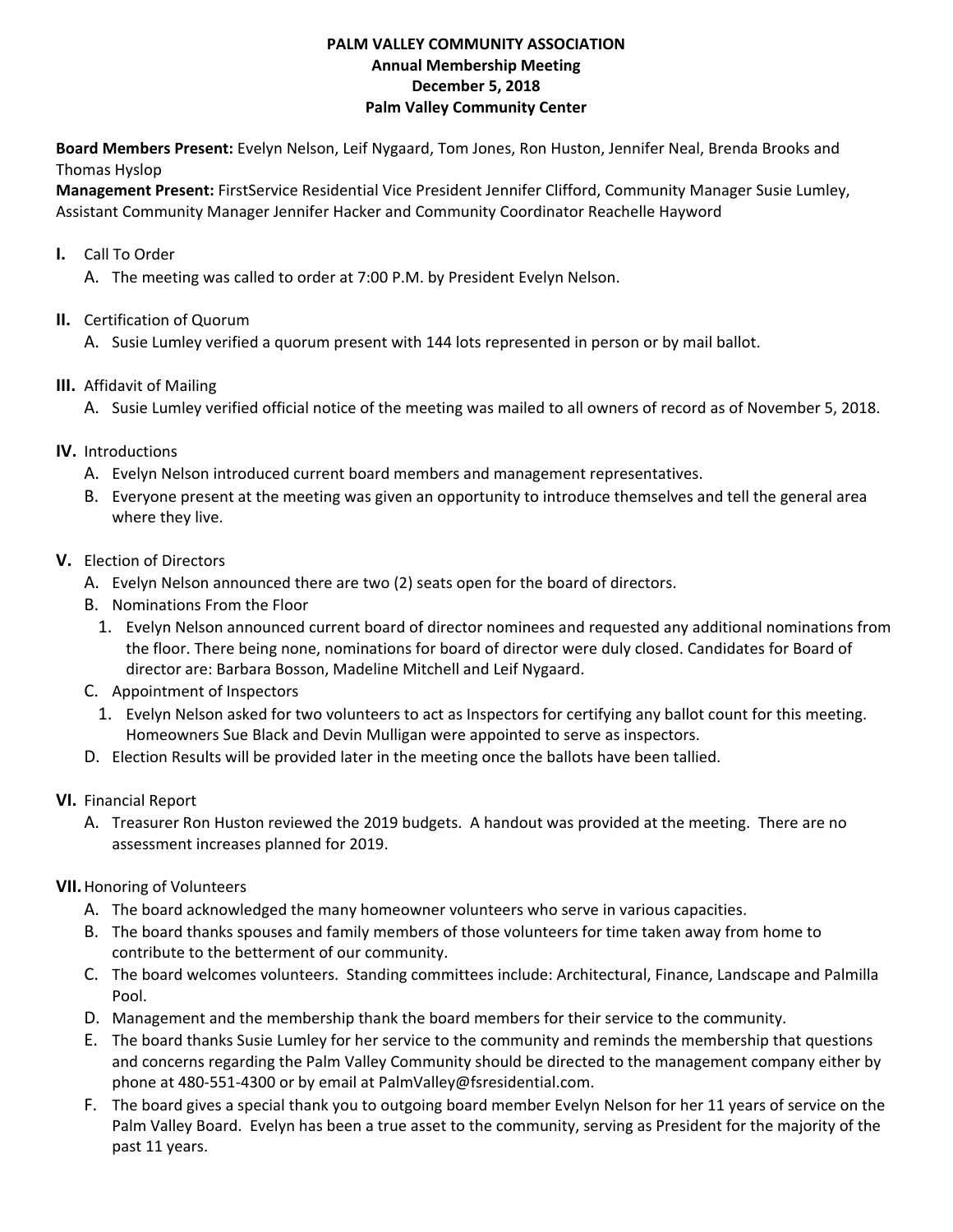## **VIII.** Announcement of Election Results

- A. Director Election
	- 1. Leif Nygaard was elected to a three (3) year term.
	- 2. Madeline Mitchell was elected to a three (3) year term.
- B. Approval of Annual Meeting Minutes
	- 1. December 5, 2017 annual meeting minutes were approved with 125 votes in favor.
- C. Approval of IRS Ruling 70‐604
	- 1. IRS Ruling 70‐604 was approved by the membership with 125 votes in favor.
- **IX.** Community Overview
	- A. 2018 Accomplishments:
		- 1. Close Monitoring of Finances
			- a budget adjustments as necessary
			- b finance committee involvement
			- c CPA audit of financials
		- 2. Approved 2019 budgets:

Assessments will be same as the previous year:

Master ‐ \$172/yr due Jan 1 Desert Greens ‐ \$172/yr due Jan 1 Horizons ‐ \$175/yr due Jan 1 The Fairways - \$180/qtr due  $1<sup>st</sup>$  ea qtr Palmilla Shared - \$74/qtr due 1<sup>st</sup> ea qtr Palmilla Greens - \$80/qtr due 1<sup>st</sup> ea qtr Palmilla Lakes - \$130/qtr due 1<sup>st</sup> ea qtr

- 3. Updated the Association Rules and Design Guidelines, new booklet mailed to all homeowners with the annual meeting ballot
- 4. Second round of house paint notices sent 98 letters and achieved 93% compliance so far
- 5. Annual tree trimming in common areas completed in January
- 6. Added plants and trees in various common areas
- 7. Applied solid body stain to the trash receptacles along Palm Valley Blvd to improve appearance
- 8. Palmilla
	- a Completed HA5 asphalt treatment for Palmilla Greens and Palmilla Shared streets
	- b Skinned the palm trees
	- c Repaired sidewalk trip hazards along the walk path
	- d Added Park Rules sign at the playground
- 9. Palmilla Lakes
	- a Resurfaced the pool decking
	- b Working on landscape enhancements in and around the pool area including new landscape lighting
- 10. Fairways
	- a Repaired and painted wrought iron including front entry gates
- 11. Horizons
	- a Painted block walls and shade structure at the park
- 12. Desert Greens
	- a Painted the shade structure at the park
- 13. Review & reaffirmation of committees (architectural, finance, landscape and pool)
- 14. Review of all contracts
	- a Reaffirmed contracts for management, pool service, gate service, parking patrol and playground inspections
	- b Renegotiated the landscape contract
	- c Established new contracts for street sweeping and pest control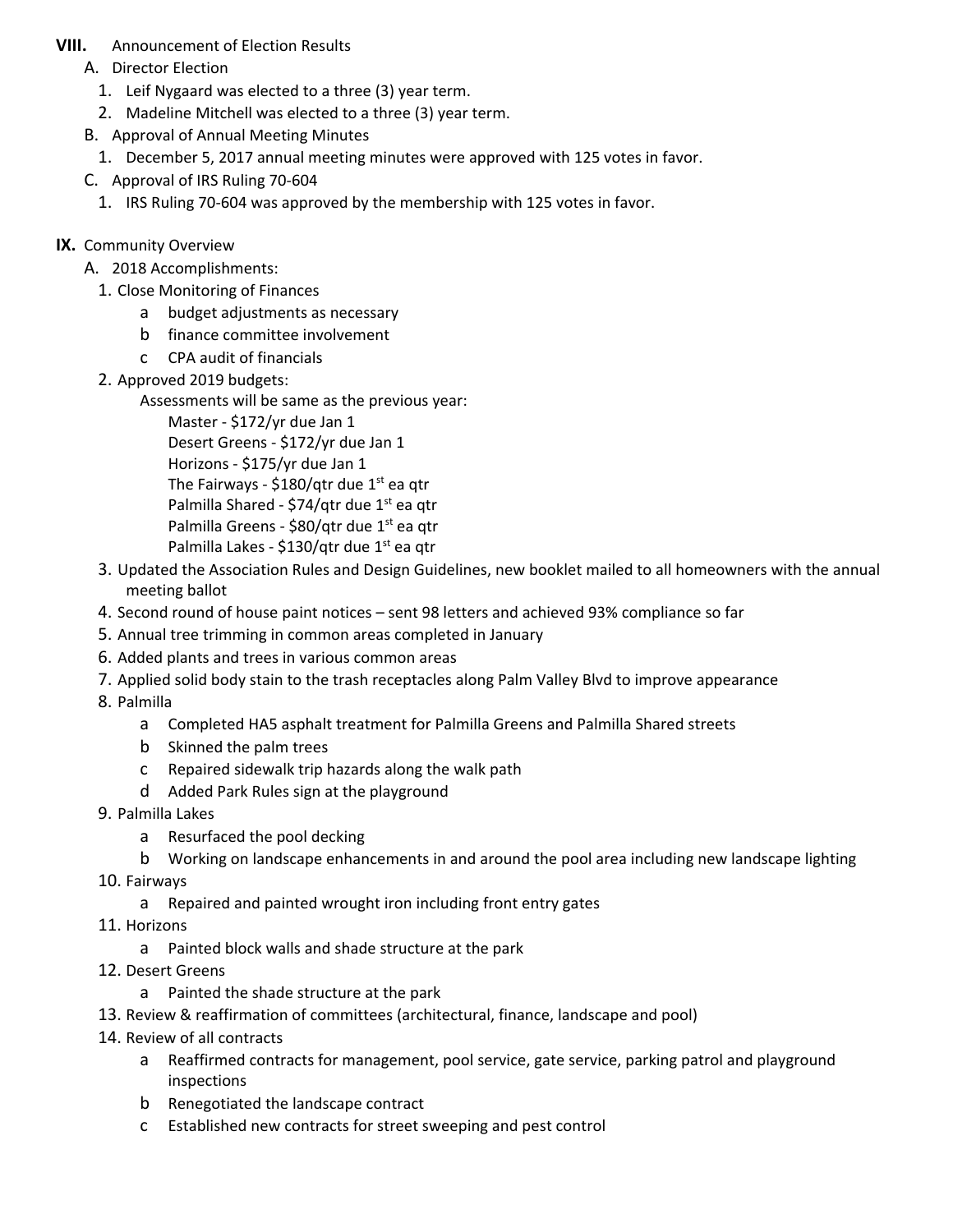- 15. Board members reaffirmed Code of Conduct for board members and adopted a code of conduct for committee members
- 16. New updated website www.palmvalleyphase1hoa.com, much thanks to Web Editor Barbara Bosson
- 17. Provided new HOA Contact Sheet to homeowners with information regarding who to contact for what
- 18. Updated ways to reach management:
	- a Email: PalmValley@fsresidential.com
	- b Phone: 480‐551‐4300 (live person 24/7)
- B. A Forward Look at 2019:
	- 1. Annual tree trimming (Jan/Feb)
	- 2. Will review common areas for granite replenishment in early 2019
	- 3. Annual Community Wide Garage Sale scheduled for Feb 9, 2019
	- 4. Thomas monument landscape enhancements planned for spring 2019
	- 5. Will consider electronic voting for the annual meeting in 2019
	- 6. Horizons
		- a Playground sand rototill and replenishment
	- 7. Desert Greens
		- a Plan to revive the Desert Greens Ad-hoc Committee for park improvements including wall paint, view fence replacement, park furniture replacement, and other possible improvements
	- 8. Palmilla
		- a Will review painting needs in Palmilla common areas including the walk path area
		- b Will replace a tunnel on the playground, possibly with a new type of equipment rather than a new tunnel
- **X.** Open Forum for Homeowners in Attendance at the Meeting
	- A. A homeowner inquired what can be done about homeless people in the wash near Palm Valley Blvd & McDowell Road. Another homeowner explained that the debris there was put there by another homeowner and not a homeless person.
	- B. A homeowner inquired why he did not receive the candidate bios with his ballot. It was explained that the bios were printed on the back side of the cover page.
	- C. A homeowner inquired why he received a letter for his dead palm tree when other homes remain in violation. It was explained that violation inspections are performed in a section of the community each week and repeat violations receive fines. If a violation remains uncorrected, depending on the nature of the violation, the Association may enter premises and charge the homeowner to bring the property into compliance, or the Association may refer the matter to Maricopa County or City of Goodyear for enforcement. The Association is making every effort to uphold the CC&Rs and Rules of the community.
	- D. A homeowner suggested trees be added at the Thomas monument where the new traffic light was installed to help shield light from homeowner property.
	- E. A homeowner expressed a desire to have swings added in Desert Greens park.
	- F. A homeowner inquired about roof rats in the area. Another homeowner mentioned the recent roof rat posts on the nextdoor website were related to surrounding communities but not Palm Valley Phase I. There was further discussion about changing your individual settings on nextdoor to receive only Palm Valley Phase I posts and not those of neighboring communities.
	- G. A homeowner inquired why "incumbent" was identified on the ballot. It was explained that this is just the way it has always been done in the past.
	- H. A homeowner inquired about heavy equipment being unloaded at Palm Valley Park in the very early morning hours a few weeks ago. It was explained that Palm Valley Park on Palm Valley Blvd and Monte Vista is owned and maintained by City of Goodyear.
	- I. A homeowner inquired about status of the Ad‐hoc Surveillance Camera Committee appointed earlier this year. It was explained that the committee will meet again in early 2019 and bring forth a recommendation to the board regarding the question of whether to install cameras in Palm Valley Phase I common areas. Discussion ensued regarding cameras being "after the fact" and the need for more patrols within the community. Homeowners were reminded to keep garage doors closed and vehicles locked, not to leave valuables inside of vehicles, and especially around the holidays to be mindful of what you leave in your car.